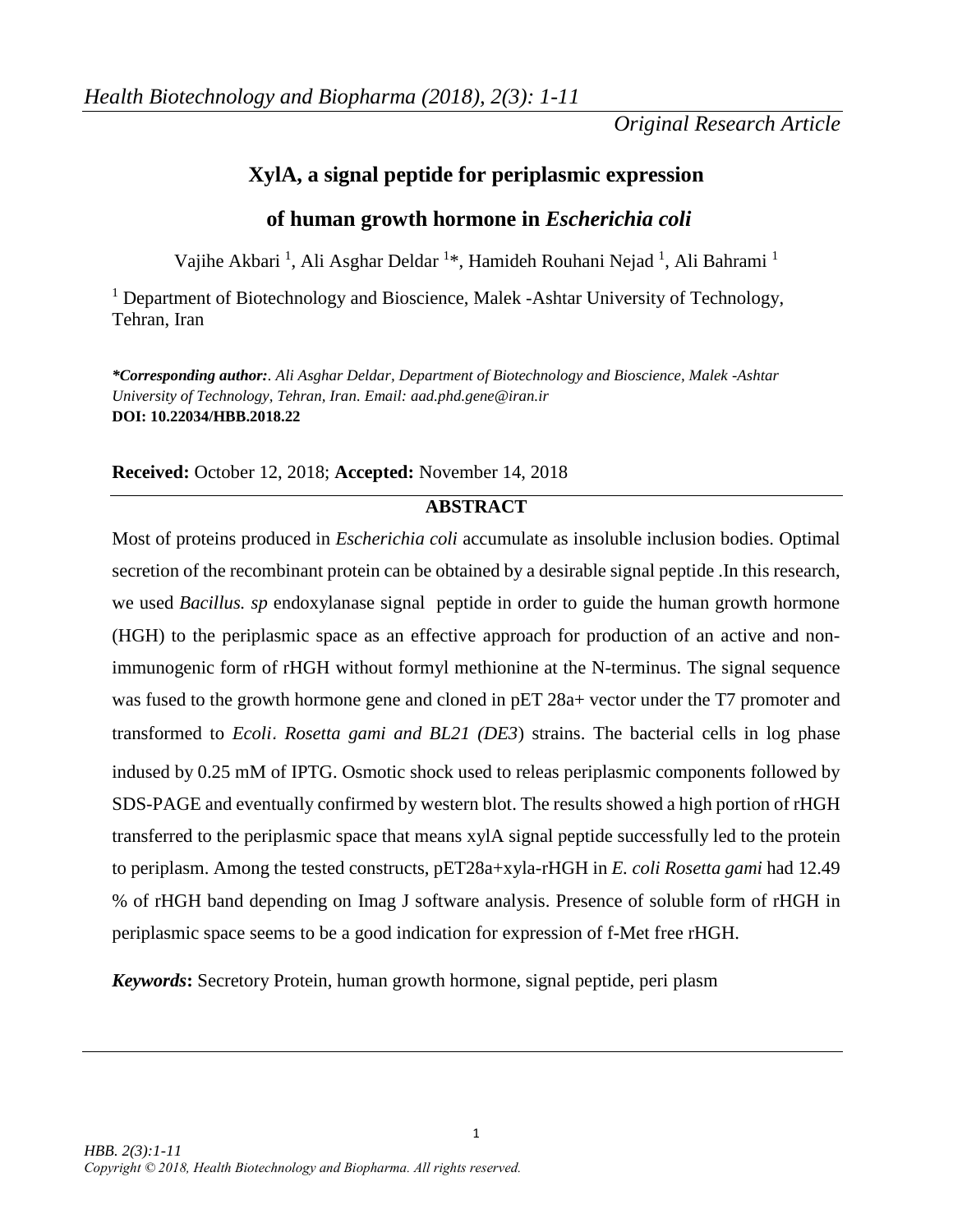### **INTRODUCTION**

Hormones are one of the most important groups of drug products whose large scale production must be accomplished through recombinant DNA technology. Human growth hormone (HGH) is a short single polypeptide chain with four-helix structure and two disulfide bonds, made up of a sequence of 191 amino acids and roughly 22kDa molecular weight. The HGH produces in acidophilic somatotrophs, the front of the pituitary gland that forms about half of the gland and released into the bloodstream [1,2] . The HGH has an extensive variety of herapeutic applications like medication to treat hypopituitary dwarfism, skin burns, bone fractures, bleeding ulcers, HIV wasting syndrome and genetic disorders such as Turner's and Down's syndromes, [3]. Recombinant human growth hormone (rHGH) is an effective remedy in treatment of HGH deficiency [4]. Up to now, Various expression systems such as *Escherichia coli, Bacillus subtilis, mammalian cells like CHO, baculovirus system and yeast such as Pichia pastoris* were used for *HGH* mass manufacturing [5]. Because of nonglycosilated nature, HGH does not have complicated conformation, therefore prokaryotic hosts are best choice. *Escherichia coli*, is an ideal host for HGH production because is a prokaryotic host with

high levels of expression, easy genetic manipulations , high rate growth on low-cost media, fast biomass accumulation and extensive knowledge of its genetics [3,6], that recombinant HGH may be accumulated in its cytoplasm [7,8] or released to periplasmic space [9,10]. Over expression of HGH in the cytoplasm lead to insoluble peptide aggregates or inclusion bodies. To obtain soluble proteins, a refolding step is essential which causes more complexity in production process and reduces the yield. It is possible to isolate recombinant HGH directed to the periplasm in its native conformation through selective disruption of the *E. coli* outer membrane. Protein extraction from periplasmic space results in a reduction of processing steps complexity, in comparison to cytoplasmic extraction [11]. In addition, presence of disulfide oxidoreductases and isomerases in the *E. coli* periplasmic space lead to catalyze the formation of disulfide bonds which enable the accumulation of properly folded and soluble protein, made the periplasm an ideal compartment for expression of certain therapeutic proteins [7,11]. Formyl methionine should not be present at the N-terminus of active and non-Immunogenic form of rHGH. Researches showed that—increased antibody level in patients who treated with recombinant HGH produced in cytoplasm of *E. coli* probably is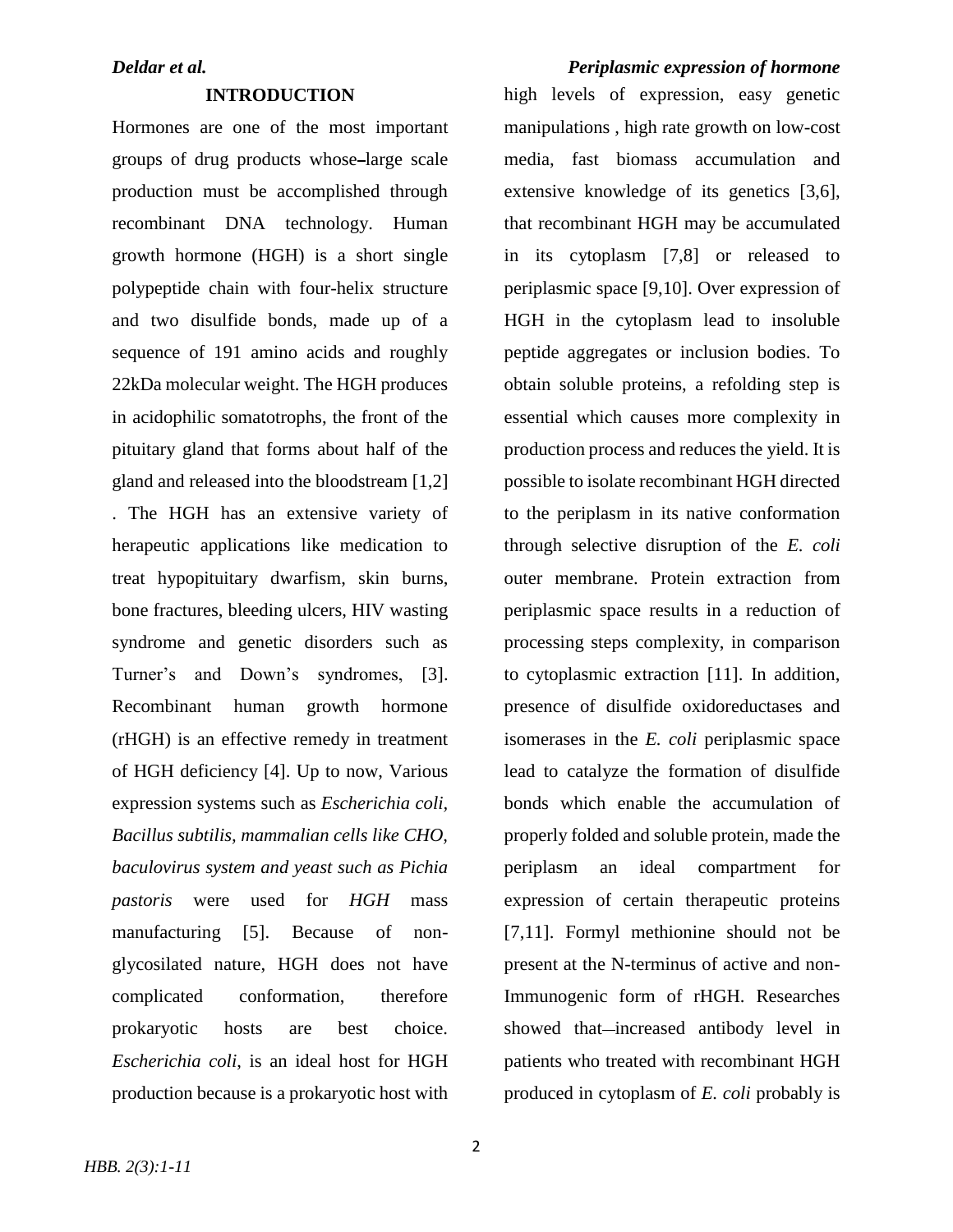due to formyl methionine in the N-terminus [12]. Therefore, another type of somatropin which lacks methionine and is similar to HGH is used to solve this problem and minimize immunogenisity in patients with growth hormone deficiency [13]. Transferring the recombinant HGH into the bacterial periplasmic space, using a signal peptide is an appropriate approach to remove the N-terminal formyl methionine in the mature HGH. For efficient transmission of recombinant HGH to periplasmic space, selection of an optimal signal peptide is of importance. Unfortunately, there is no general rule in selecting a proper signal sequence for a recombinant protein to guarantee its successful transferring to periplasmic space. There are several computational tools for signal sequence prediction. signal P [14] and phobius [15] among the most accurate and versatile tools that permit high-throughput processing of protein sequences in a relatively short period of time [16]. Up to now, various signal peptides evaluated for production of HGH in *E. coli*, like OmpA, PhoA, pelB, LTB, npr, StII, DsbA, penicillinase, L-asparaginase II and natural HGH signal peptide [3]. The main purpose of this study was periplasmic expression of growth hormone with an appropriate signal peptide in well-known host bacterium*, E. coli* through cloning of the

*Deldar et al. Periplasmic expression of hormone* coding cDNA under a strong promoter. In this research, an endoxylanase signal (xylA signal) sequence from *Bacillus sp* was employed for efficient secretion of recombinant human growth hormone. The reason for choosing the mentioned signal sequence based on its successful periplasmic secretion results in several other proteins. For example, the research carried out by Choi in 2000 using the endoxylanase signal sequence, the mature protein can be produced with no need for any change in amino acid sequence. Therefore, the endoxylanase signal sequence allows convenient cloning of genes encoding recombinant proteins, human growth hormone for secretory production without changing either the sequence of the mature protein.

# **MATERIALS AND METHODS** *Plasmids, strains and chemicals*

PGEM5bZ+ (Promega) and pET28a+ (Novagen) vectors used for cloning and expression respectively. Also pGH vector containing synthetic rHGH used as a template for amplification of HGH *E. coli* XL1-Blue and DH5a strains (Novagen) used for cloning steps. *E. coli* strains including: Rosetta-gami and *BL21 (DE3)* were examined for production of HGH as heterologous protein in the periplasmic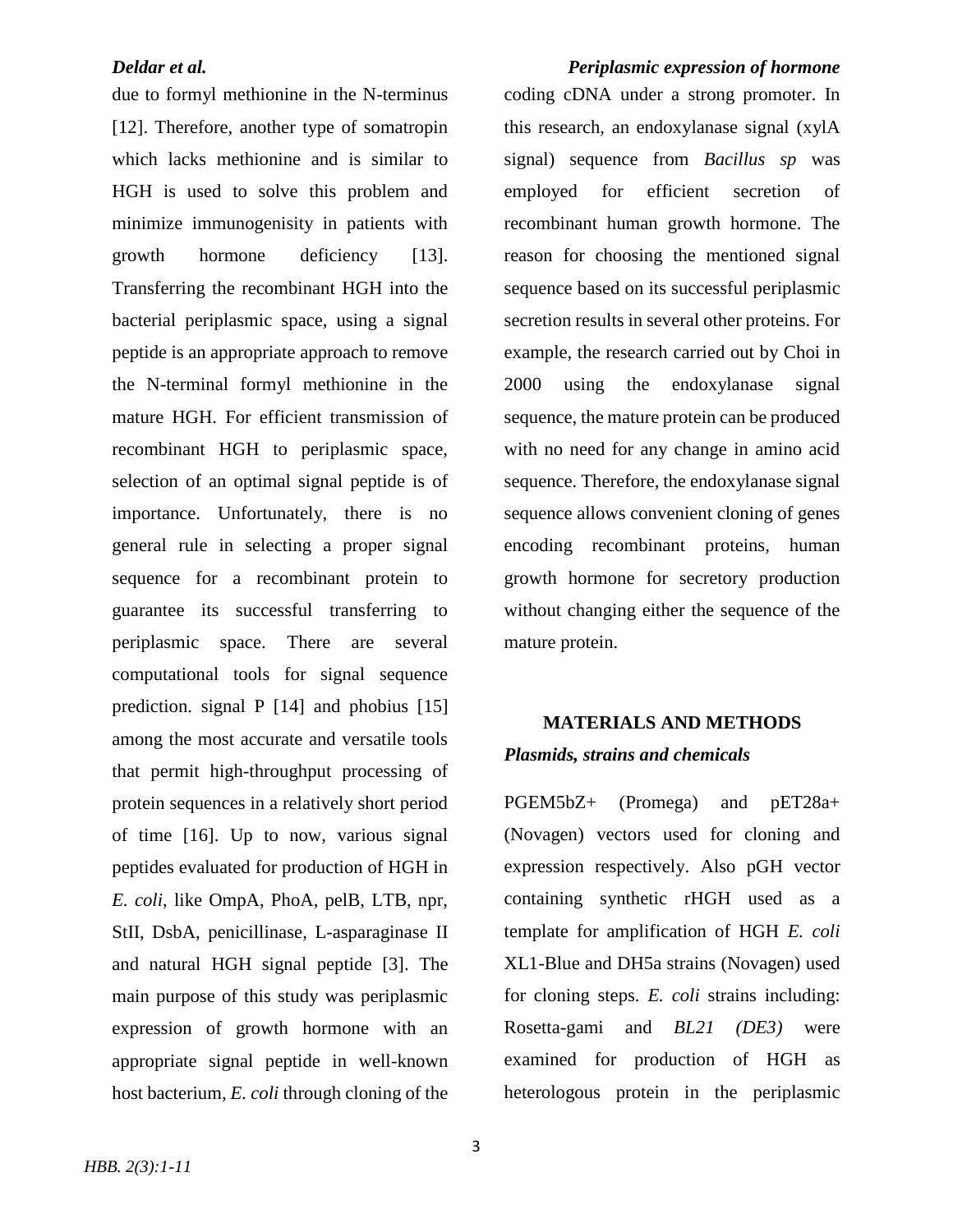space. Primers, enzymes and sequencing were provided by Pishgam company. The culture media and other chemicals purchased from Merck company. SDS-PAGE gel images for expression of the recombinant growth hormone analyzed by Image J software.

# *Primers and PCRconditions*

The HGH sequence (GenBank; IA66930) after optimization via J-ref, synthesized by the Pishgam company. The xylAa signal peptide fused to the synthetic sequence by overlap extension PCR. Optimized sequence of xylA signal with overlap sequence and two primers used for amplification was as followed:xylA;

5'CGCATATGTTCAAATTCAAAAAGAA ATTCCTGGTTGGTCTGACCGCGGCGT TCATGTCTATCTCTATGTTCTCTGCGA CCGCGTCTGCGTTTCCGACGATTCCG CTGTCTCGCTTATTCGATAATGCGAT GCT- 3' xylA, forward primer; 5'- CGCATATGTTCAAATTCAAAAAGAAA TTCCTG-3' and P32, backward; 5'- AGGTCTCGAGATTAAAAGCCACAACT CC-3' had NdeI and XhoI cut sites respectively that underlined. Overlap extending performed by pfu DNA polymerase master mix and was carried out according to standard procedures with following temperature profile: Initial

*Deldar et al. Periplasmic expression of hormone* denaturation 94 °C for 2 min then 8 cycles of amplification with each cycle included: Denaturation (94  $\degree$ C for 20 sec), Annealing (50 °C for 30 sec), Extension (72 °C for 60 sec), and 17 cycles continued same as above just with different annealing temperature at 62 °C for 30 sec. Final extension carried out at 72 °C for 5 min. Amplification product analyzed by 1 % agarose gel.

### *Cloning of the xylA-rHGH gene*

The PCR product amplified by Pfu polymerase xylA-rHGH (endoxylanase signal- Recombinant human growth hormone) was purified using gel extraction kit and ligated to the linearized pGEMZf+ vector using EcoRv restriction enzyme. Ligation product transformed into competent *Ecoli* DH5-α and cultured on LB agar plate containing ampicillin (100 ug/mL), X-gal (40 ug/ml) and IPTG (40 ug/ml). Insertion of the gene in the recombinant vector was confirmed using colony PCR by designed xylA-F (xylA, forward primer) and p32 primers. After selecting the recombinant clones based on PCR tests, the plasmid analyzed by restriction mapping and sequence analysis. After confirmation of cloning, in order to check the expression, the recombinant vectors digested with NdeI and XhoI restriction enzymes to obtain the XylArHGH chimeric gene. Then XylA-rHGH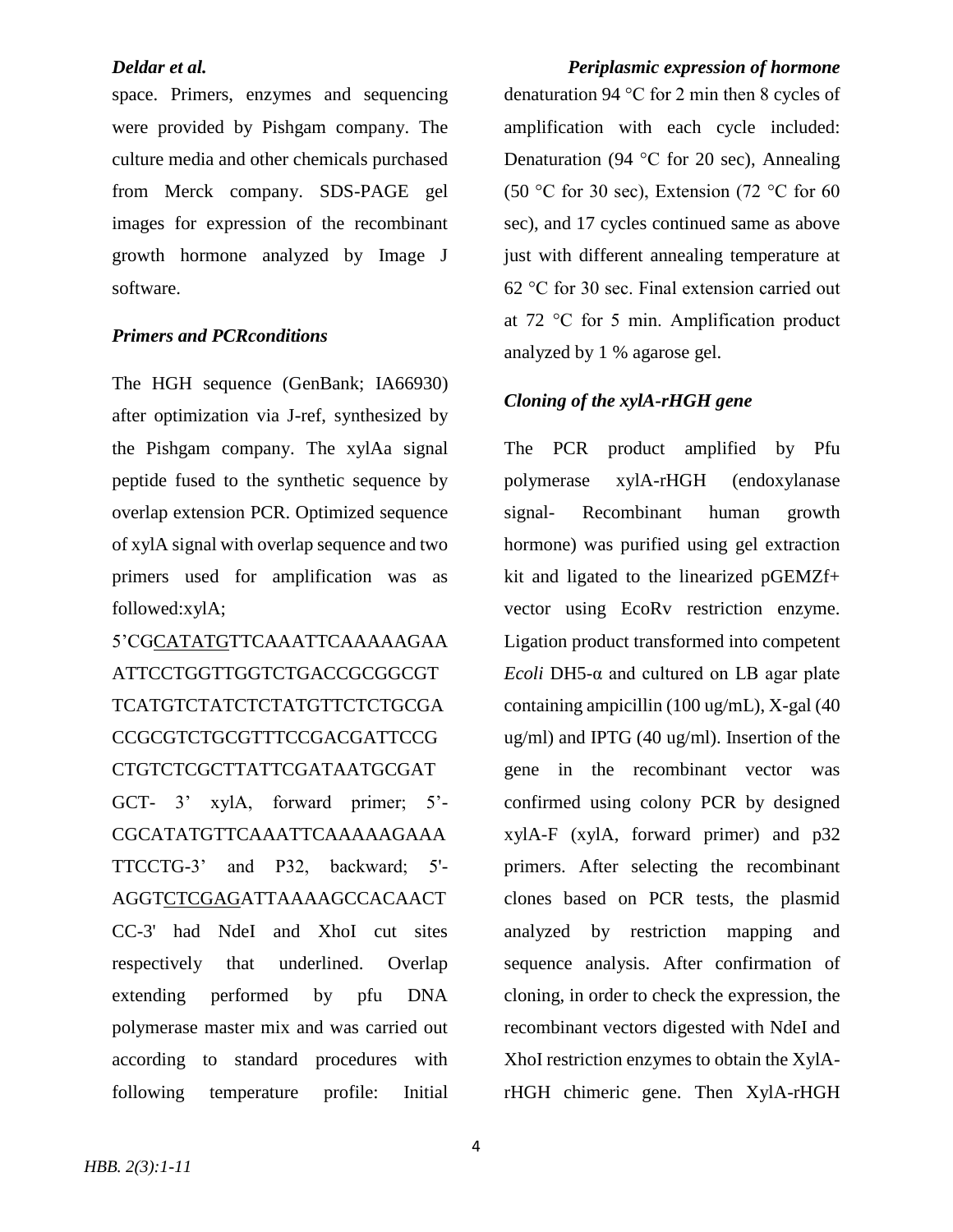chimeric gene cloned into the pET28a+ vector between NdeI and XhoI restriction sites. After pET28a+ xylA-rHGH recombinant vector transformed into the *Ecoli* BL21 (DE3) and *Rosetta gami* were cultured on LB agar plate containing 50 ug/mL kanamycin and confirmed by Colony PCR and restriction enzyme digestion.

# *Expression of recombinant human growth hormone*

In order to prform expression analysis, positive colonies from previous transformation inoculated in a 500 ml flask containing 100 ml of SB culture broth medium (Bacto-trypton 1g, Bacto yeast extract  $0.5$  g, NaCl 1 g, MgSO<sub>4</sub>  $0.04$  g in 100 ml H2O) supplemented with 50 ug/mL kanamycin in a shaking incubator at 37 °C , 200 rpm . Isopropyl-b-Dithiogalactopyranoside (IPTG) added to a final concentration of 0.25 mM at the OD600 of 0.7-1, 4 h and 16 h after Induction cells precipiated by centrifugation at 4 °C, 6,000 rpm for 5 min.

# *Extraction of the Periplasmic proteins*

Periplasmic components of induced *E. coli*  collected by modified TSE method [17]. The method performed on 100 ml of freshly harvested bacteria. The media centrifuged at  $3,000\times$ g and 4 °C for 20 min. after that, the supernatant discarded and the last few drops

*Deldar et al. Periplasmic expression of hormone* of liquid carefully removed with a pipette. Gently resuspend the pellet in 1 mL of TSE buffer (200 mM Tris–HCl, pH 8.0 , 500 mM sucrose, 1 mM EDTA, 0.1 mM protease inhibitor PMSF. All solutions prepared using distilled deionized water and molecular biology grade chemicals. The solutions filtered and stored at 4 °C. Cells incubation in TSE performed on ice for 30 min. The cell suspension centrifuged at  $16,000 \times g$  and  $4 \degree C$ for 30 min. and supernatant transferred to a new tube.

## *SDS-PAGE and western blotting*

Expression of XylA-rHGH assessed by protein analysis through sodium dodecyl sulfate-polyacrylamide gel electrophoresis (SDS-PAGE) and western blotting. 1000 ul of supernatant mixed with 50 ul of sample buffer  $(2x)$  and heated in boiling water bath for 10 min. Prepared samples subjected to electrophoresis on a denaturing 14.5 % polyacrylamide gel at 85 v and stained by comassi blue staining solution (10 % acetic acid, 50 % methanol, 0.1 % Coomassie Blue R250, and 40 %  $H<sub>2</sub>O$ ). For western blot (wet blotting system) analysis, electerophoresed proteins transferred on PVDF membrane in transfer buffer (20 mM Tris, 150 mM glycine ,PH=8, 20 % methanol) at 200 mA for16 h. The membrane blocked with 3 % BSA in TBST at room temperature for 1 h and 3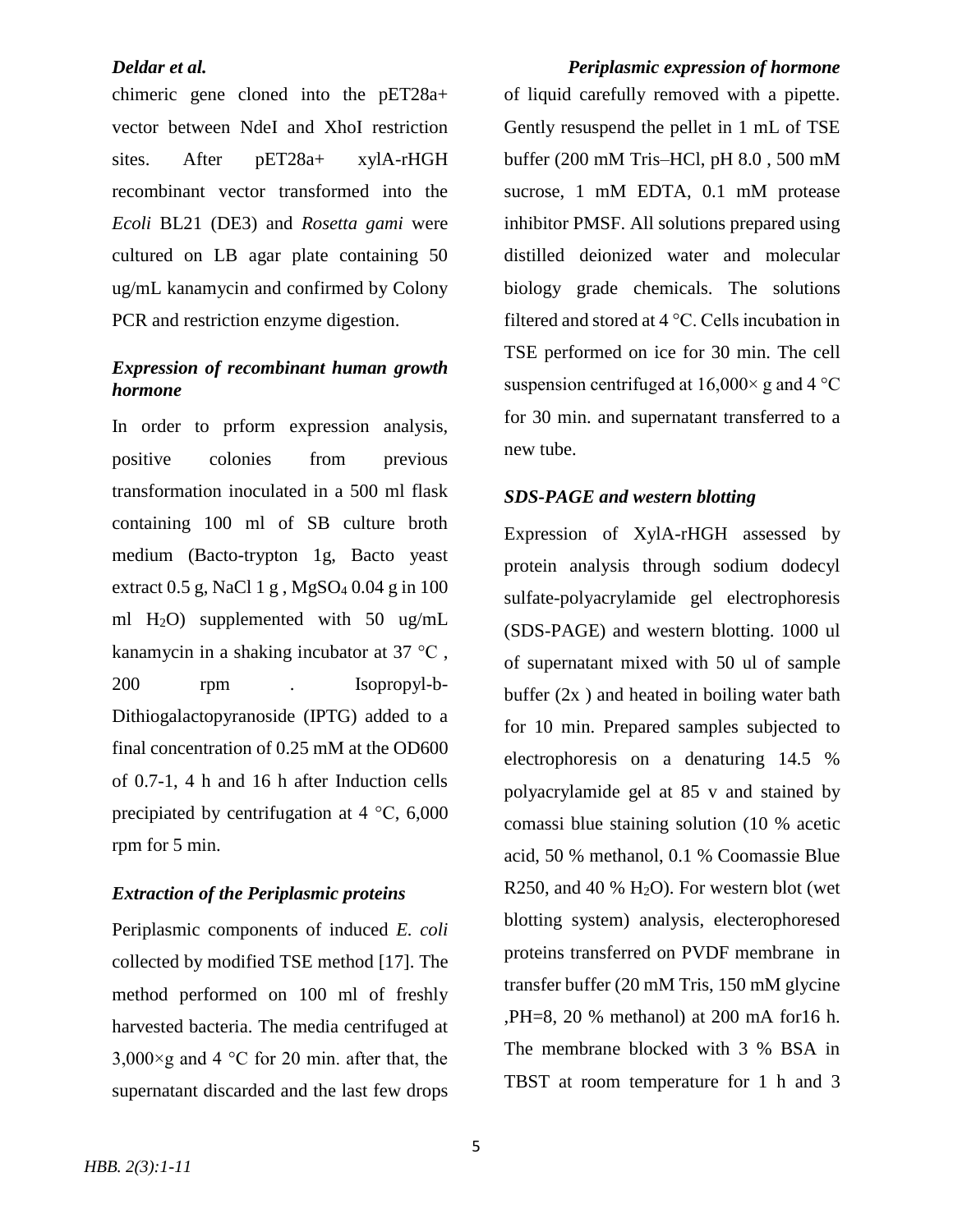times for 5 min washed with TBST. Subsequently membrane incubated for 1 h at room temperature with rabbit polyclonal antibody against HGH that diluted (1:500) in TBST. After washing same as above, membranes were treated with HRP conjugated goat anti-rabit IgG (promega) for 1 h at room temperature with 1:1000 dilution in TBST. Visualization was performed using diaminobenzidine (DAB) solution with hydrogen peroxide as an enzyme substrate.

### **RESULTS**

## *PCR Amplification*

The signal sequence successfully amplified and fused to the growth hormone coding sequence. Amplification of the final product resulted in a 730 bp fragment The PCR product was cloned successfully in the pGEM5zf+ vector. Colonies checked by PCR (figure 1) and sequence of the recombinant vector (pGEM5zf+xyla-rHGh) determined

*Deldar et al. Periplasmic expression of hormone* using automated sequencer . Then xylArHGH chimeric gene from the pGEM5zf+Xyla-rHGH recombinant vector subcloned in pET28a+ expression vector to obtain pET28a+xyla-rHGH recombinant vector that transformed into the *Ecoli BL21(DE3) and Rosetta gami.*

# *Evaluation of recombinant protein expression*

After induction of transformed cell culture by IPTG at 37 °C in SB broth medium and centrifugation, while bacterial pellet, periplasmic components and pellet after separation of periplasmic components as cytoplasmic fraction of recombinant protein mixed with 2X sample buffer and boiled for 5 min then electrophoresed. Stained gel of these samples by comassi brilliant blue, shown in figure 2.



**Figure 1**. Colony PCR results for Xyla-rHGH in plasmid pGEM-5zf+, Lane 1,2,5: containing the XylarHGH gene, Lane 3, 4 and 6: without the Xyla-rHGH gene , lane7: negative control , lane M: 1 kb DNA Ladder (#SM0313).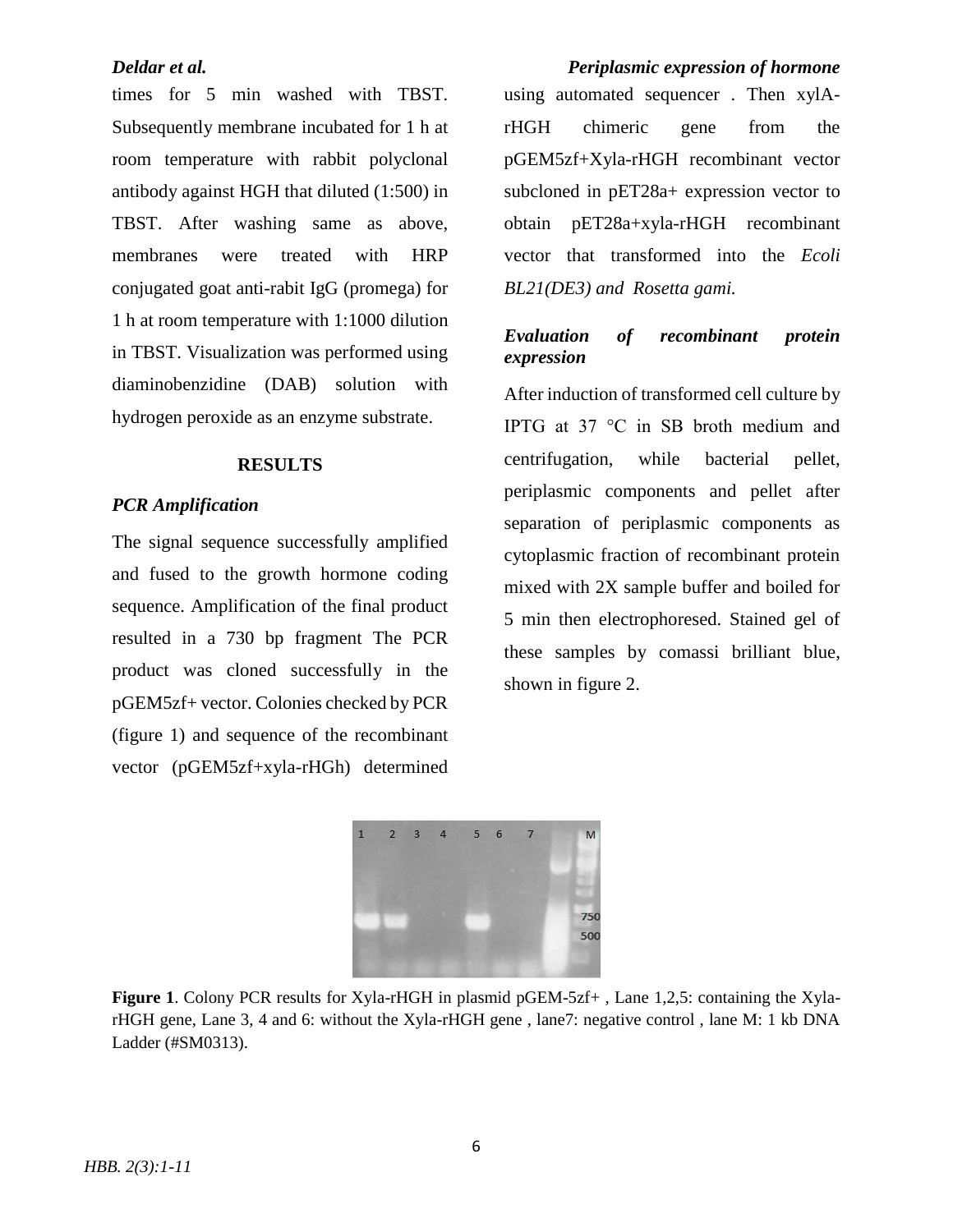

**Figure 2.** SDS–PAGE analysis of xyla-rHGH in BL21(DE3) and rosetta gami by inducing with 0.25 mM IPTG and observation of 22 kDa band;. left side in *Rosetta gami s*train and right side *BL21(DE3*): laneT0: before induction, laneT4: 4 h after induction, laneTo/N: 16 h (overnight ) after induction, lane pre: periplasm protein (soluble protein), lane cyto: cytoplasmic protein, lanec: negative control, lane c<sup>+</sup>: positive control , lane M , molecular mass standard (#SM0431).

# *Evaluation of expression by Software*

Image J software was applied in order to estimation of approximate quantity of recombinant protein expression in periplasm of lane pre, Rosetta gami strain in figure 2. The analysis results showed that the area under the rHGH peack relative to total area was 12.9 % ( 12.9 % relative to the proteins present in the periplasm space). Western blotting performed for final confirmation of expression. Figure 3 shows the result of this experiment.



**Figure 3.** Western blotting: Lane M, molecular mass standard, lane1: 4 h after induction, lane 2: positive control, lane 3: before induction.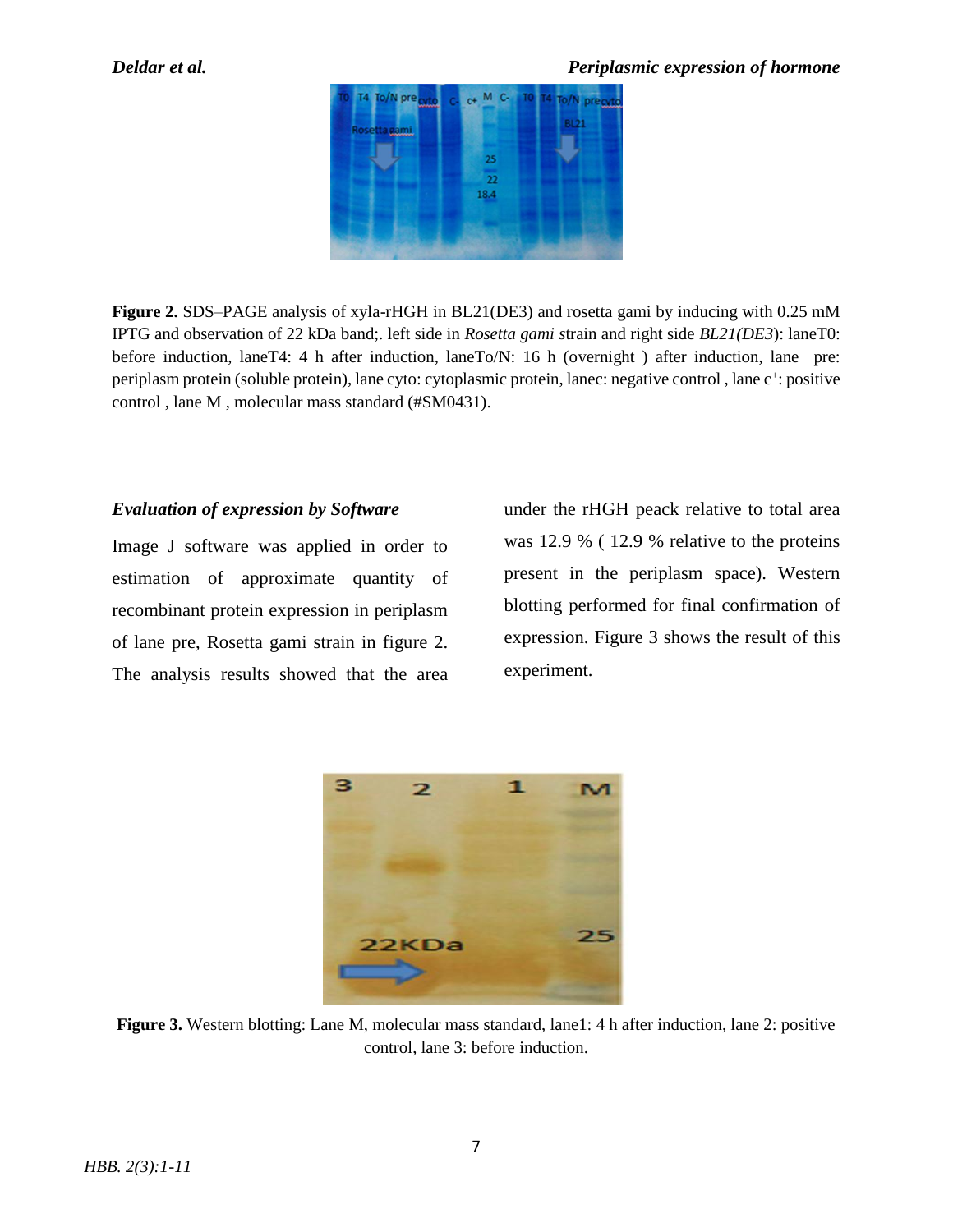### **DISCUSSION**

Human growth hormone is synthetized and secreted by the anterior pituitary gland and regulates a number of metabolic processes involved in growth and development [18]. The lack of this hormone glycosylation made prokaryotic expression systems such as *E. coli,* a suitable host cells for the production of this recombinant protein. Up to now, several studies reported the expression of the hormone in *E.coli* cytoplasm [9,19]. However, the cytoplasmic production of a protein has certain disadvantages such as high-level accumulation which often leads to insoluble protein aggregates that could be difficult to solubilize; a refolding step is frequently required to obtain the native conformation and to form the correct disulfide bonds; the protein of interest usually contains an N-terminal methionine that may play a role in antibody formation in patients treated with the hormone. A method for solving this problem is to transfer the protein to the periplasmic space of the bacterial host, which is carried out using a suitable signal peptide at the N-terminal of the protein. These systems, the protein obtained in its soluble and perfectly folded form and could be more easily purified. Choosing a suitable signal peptide constitutes the first important step in a this way. Since,

*HBB. 2(3):1-11*

*Deldar et al. Periplasmic expression of hormone* characteristics of the signal peptides have a key role in the efficiency of protein secretion [20]. In this research, the endoxylase signal sequence coding DNA fused to the synthesized gene of human growth hormone. the pET28a+ vector, which has antibiotic resistance to kanamycin, used for cloning and recombinant plasmid transferred to *Rosetta gami and E.coli B L21* strains and induced by 0.25 mM IPTG. The N-terminal xyla secretion signals target the translated polypeptide to the *E. coli* periplasm through the Sec-dependent transport pathway [21]. The signal peptide is cleaved and the protein folds in the periplasmic space with the help of chaperones and disulfide bond isomerases [11]. Expressed protein extracted by osmotic shock and assessed by SDS PAGE and confirmed by western blot. The results showed that the xylA signal peptide sequence was successfully used to translocate significant amount rHGH to the periplasmic space. Isolated in the soluble phase could be a good indication for expressing the active form of the hormone. Acording to Image J analyses, among recombinant strains, pET 28a+ xylA-rHGH harboring *E.coli Rosetta gami* had as high as 12.91 % incomparison with total proteins of periplasmic space. Although this level of expression itself was good for peroplasmic expression of a recombinant protein when compared to other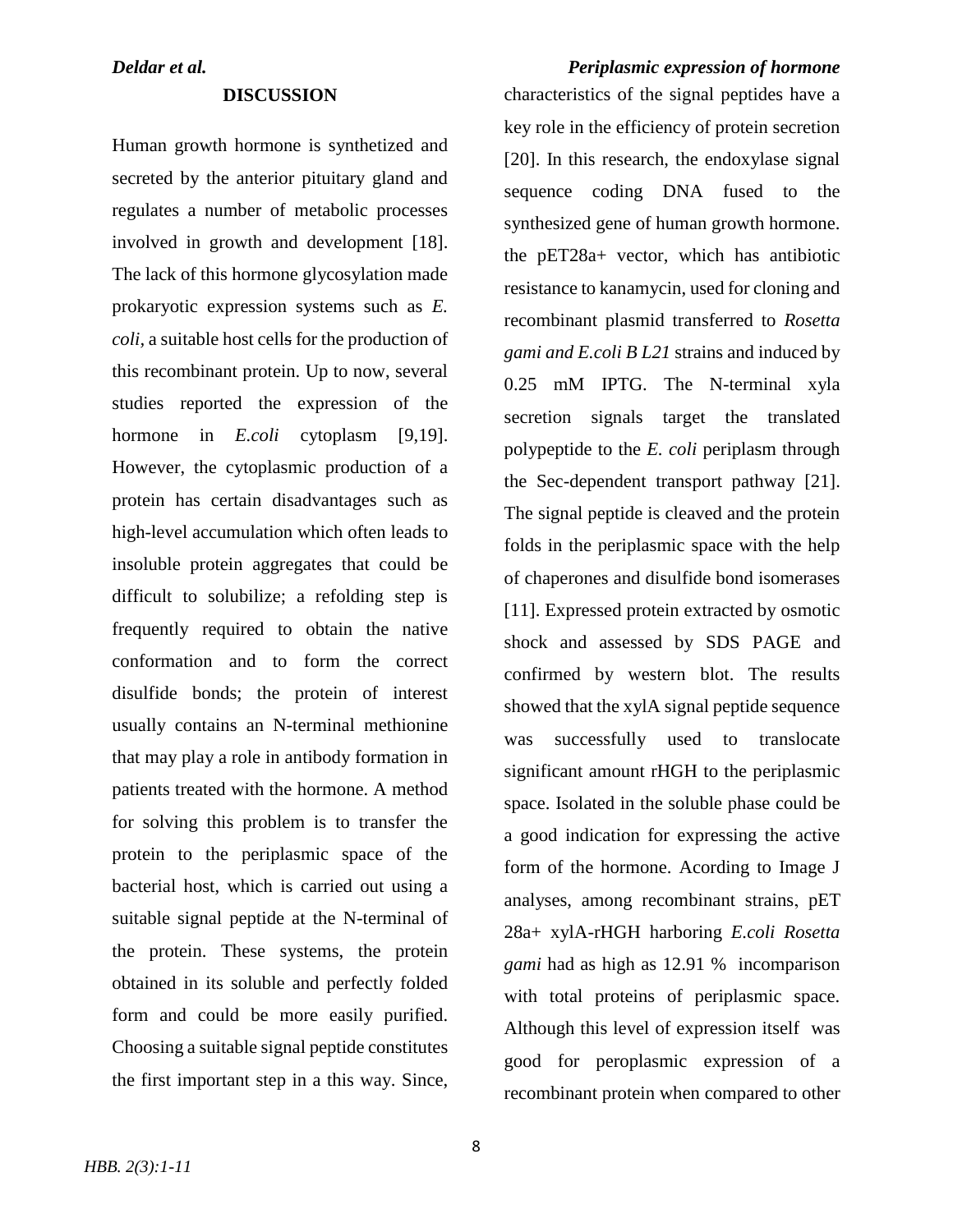recombinant proteins secreted by xyla signal sequence its significantly low. For example, in a study by Ki Jun Jeong and Sang Yup Lee in 1999, human leptin was produced in periplasm of *Escherichia coli* using endoxylanase signal peptide that was 26 % of the total cellular protein [22,23] and this amount was more than 25 % for alkaline phosphatase expression and 22 % of total proteins for Human granulocyte colonystimulating factor [24,25]. The reason for this great difference in the expression of the mentioned proteins and the Xyla-rHGH may be attributed to bacterial growth, expression conditions to molecular characteristics of the growth hormone with this signal peptide.

### **CONCLUSION**

The aim of this research was expression of growth hormone in the periplasmic space with the xyla signal peptide via cloning of the coding gene in pET vector and expression of HGH in appropriate host strain. Endoxylanas signal sequence successfully used for expression of HGH protein and led to translocation of the polypeptide across the cell membrane. The findings considered that this signal peptide could be a good candidate for periplasmic expression of rHGH like other proteins. Albite optimal expression conditions need furthe research.

### **ACKNOWLEDGMENT**

We appreciate the financial supports of the molecular genetics department, research centre for biosciences and biotechnology, Malek -Ashtar university.

### **REFERENCES**

[**1**]. Zhan X, Giorgianni F, Desiderio DM. Proteomics analysis of growth hormone isoforms in the human pituitary. *Proteomics*, 2005; 5(5): 1228-41.

[**2**]. Skottner A. Biosynthesis of growth hormone and insulin-like growth factor-I and the regulation of their secretion. *Open Endocrinol J,* 2012; 6(1): 3-12.

[**3**]. Zamani M, Nezafat N, Ghasemi Y. Evaluation of Recombinant Human Growth Hormone Secretion in E. coli using the Lasparaginase II signal Peptide. *Avicenna J Med Biotechnol,* 2016; 8(4): 182.

[**4**]. Zamani M. In silico evaluation of different signal peptides for the secretory production of human growth hormone in *E. coli. Int J Pept Res Ther,* 2015; 21(3): 261- 68.

[**5**]. Soorapaneni S. Arabinose Promoter Based Expression of Biologically Active Recombinant Human Growth Hormone in *E. coli:* Strategies for Over Expression and Simple Purification Methods*. J Microbial Biochem Technol,* 2010; 2: 38-45.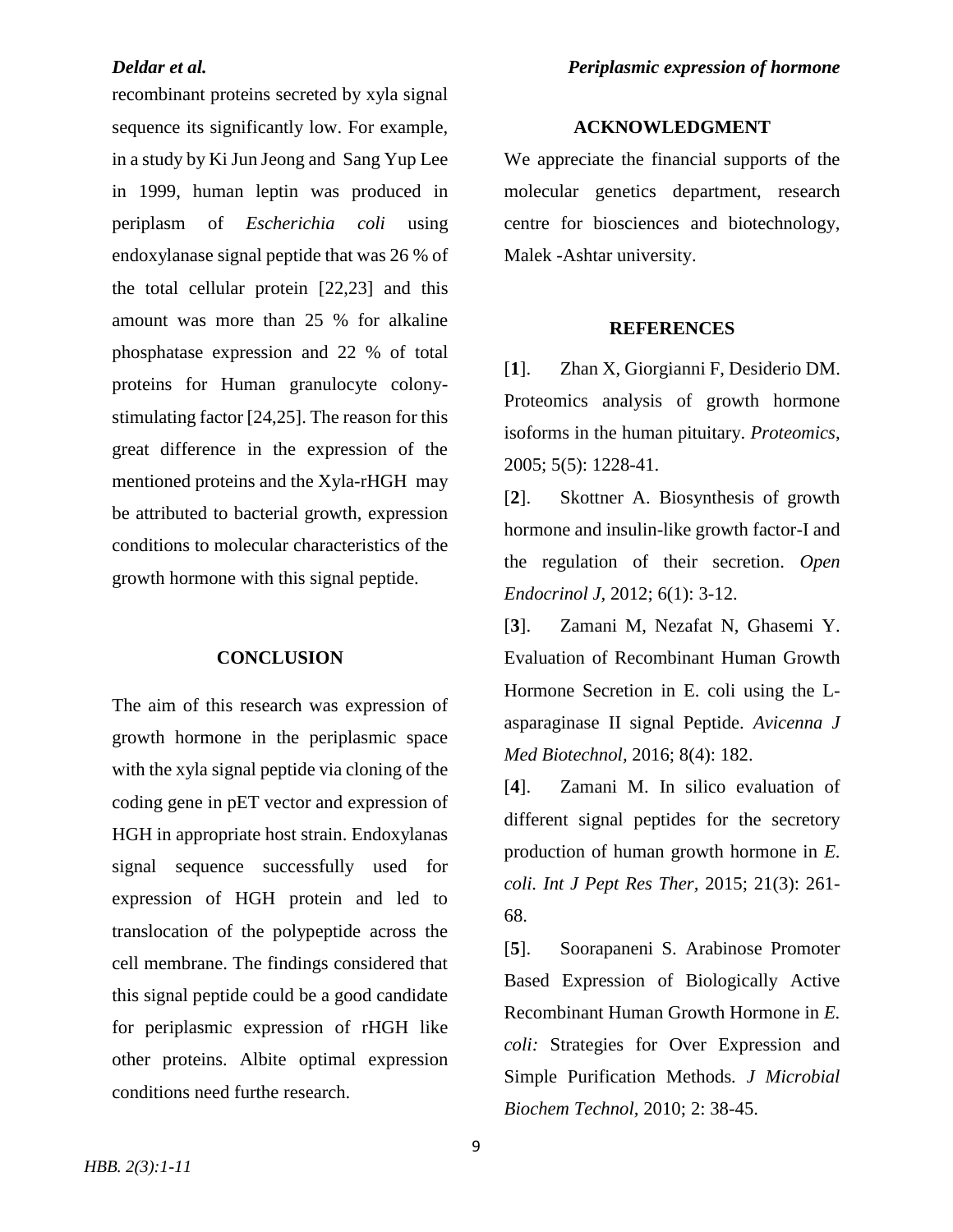[**6**]. Baeshen MN. Production of biopharmaceuticals in *E. coli:* current scenario and future perspectives. *J Microbiol Biotechnol*, 2015; 25(7): 953-62.

**[7]**. Patra AK. Optimization of inclusion body solubilization and renaturation of recombinant human growth hormone from *Escherichia coli. Protein Expr Purif,* 2000; 18(2): 182-92.

[**8**]. Mukhija R. High-level production and one-step purification of biologically active human growth hormone in *Escherichia coli. Gene,* 1995; 165(2): 303-06.

[**9**]. Soares CR. Periplasmic expression of human growth hormone via plasmid vectors containing the λPL promoter: use of HPLC for product quantification*. Protein Eng,* 2003; 16(12): 1131-38.

[**10**]. Ribela MT. Single-Step Purification of Recombinant Human Growth Hormone (HGH) Directly from Bacterial Osmotic Shock Fluids, for the Purpose of 125I-HGH Preparation*. Protein Expre Purif,* 2000; 18(2): 115-20.

**[11**]. Sockolosky JT, Szoka FC. Periplasmic production via the pET expression system of soluble, bioactive human growth hormone. *Protein Expre Purif*, 2013; 87(2): 129-35.

[**12**]. Zomorodipour A. Construction of recombinant plasmids for periplasmic expression of human growth hormone in

*Deldar et al. Periplasmic expression of hormone* Escherichia coli under T7 and lac promoters. *J Sci*, 2003; 14(4): 311-16.

> **[13**]. Anba J. Expression vector promoting the synthesis and export of the human growth-hormone-releasing factor in *Escherichia coli. Gene,* 1987; 53(2): 219-26. [14]. Petersen TN. SignalP 4.0: discriminating signal peptides from transmembrane regions*. Nat methods*, 2011; 8(10): 785-86.

> [**15**]. Käll L, Krogh A, Sonnhammer EL. Advantages of combined transmembrane topology and signal peptide prediction—the Phobius web server*. Nucleic Acids Res*, 2007; 35(2): 429-32.

> [**16**]. Low KO, Mahadi NM, Illias RM. Optimisation of signal peptide for recombinant protein secretion in bacterial hosts*. Appl Microbiol Biotechnol,* 2013. 97(9): 3811-26.

> [17]. Quan S. Isolation of bacteria envelope proteins. *Bacterial Cell Surf: Methods and Protocols*, 2013; 359-66.

> [**18**]. Corpas E, Harman SM, Blackman MR. Human growth hormone and human aging*. Endocr Rev*, 1993; 14(1): 20-39.

> [**19**]. Goeddel DV. Direct expression in *Escherichia coli* of a DNA sequence coding for human growth hormone. *Nat*, 1979; 281(5732): 544-48.

> [**20**]. Baradaran A. Cloning and in silico characterization of two signal peptides from